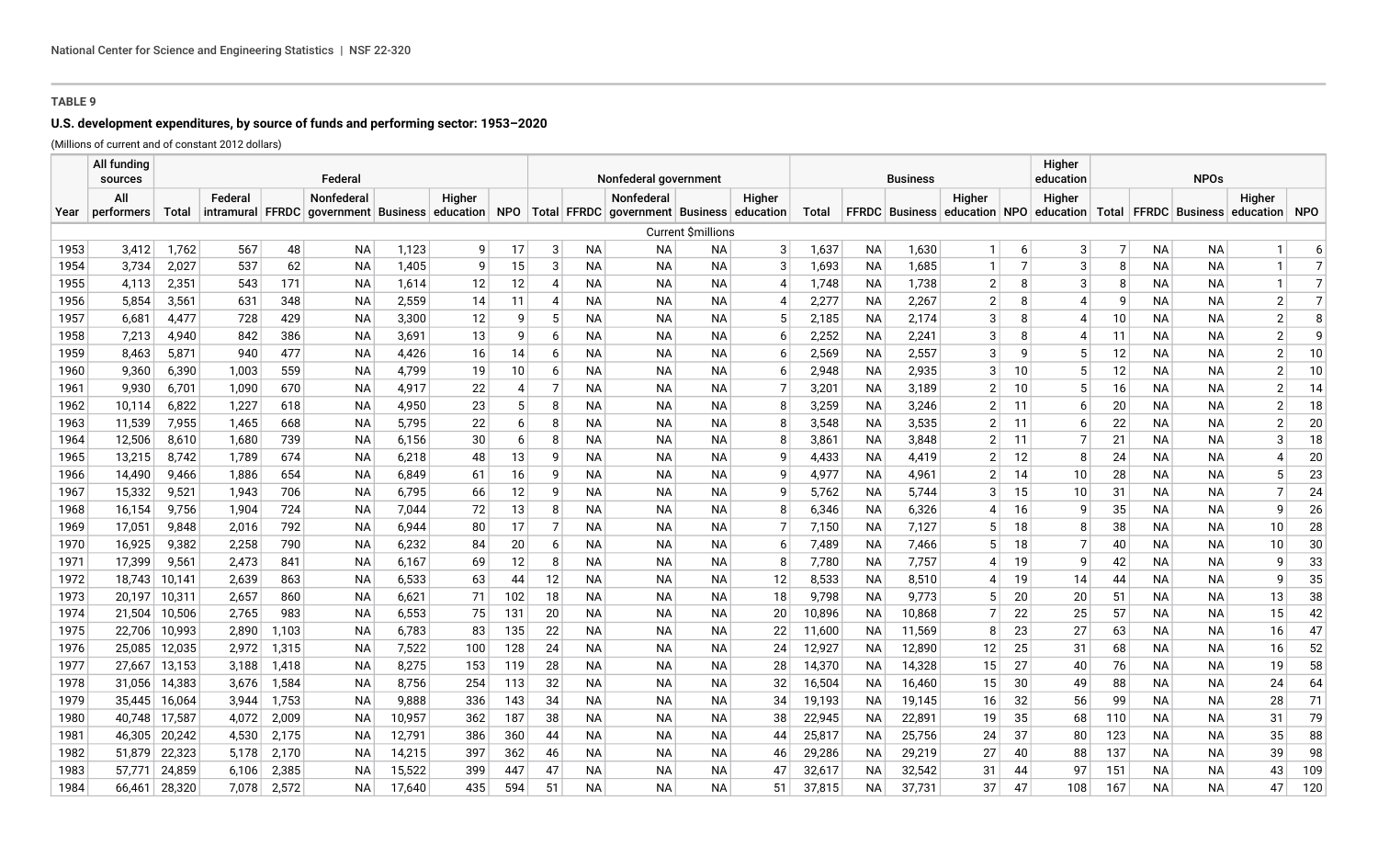# **U.S. development expenditures, by source of funds and performing sector: 1953–2020**

|              | All funding<br>sources |                                                                                            |                  |                | Federal                |                  |            |                | Nonfederal government |                |                                           |                        |            |                    |                 | Business              |               |            | Higher<br>education | <b>NPOs</b>    |           |                          |            |              |  |  |
|--------------|------------------------|--------------------------------------------------------------------------------------------|------------------|----------------|------------------------|------------------|------------|----------------|-----------------------|----------------|-------------------------------------------|------------------------|------------|--------------------|-----------------|-----------------------|---------------|------------|---------------------|----------------|-----------|--------------------------|------------|--------------|--|--|
|              | All                    | Nonfederal<br>Federal<br><b>Total</b><br><b>FFRDC</b><br>government Business<br>intramural |                  |                |                        |                  | Higher     |                |                       |                | <b>Nonfederal</b>                         |                        | Higher     |                    |                 |                       | Higher        |            | Higher              |                |           |                          | Higher     |              |  |  |
| Year         | performers             |                                                                                            |                  |                |                        |                  | education  | <b>NPO</b>     |                       |                | Total FFRDC government Business education |                        |            | Total              |                 | <b>FFRDC</b> Business | education NPO |            | education           |                |           | Total   FFRDC   Business | education  | <b>NPO</b>   |  |  |
| 1985         | 74,522                 | 32,304                                                                                     | 8,011            | 2,906          | NА                     | 20,258           | 486        | 644            | 57                    | ΝA             | NА                                        | NА                     | 57         | 41,857             | NA              | 41,762                | 43            | 51         | 120                 | 183            | NА        | NA.                      | 49         | 134          |  |  |
| 1986         | 75,855                 | 33,993                                                                                     | 8,275            | 3,101          | <b>NA</b>              | 21,517           | 513        | 587            | 65                    | <b>NA</b>      | <b>NA</b>                                 | <b>NA</b>              | 65         | 41,460             | NA              | 41,354                | 50            | 55         | 136                 | 201            | NA.       | <b>NA</b>                | 53         | 149          |  |  |
| 1987         | 79,929                 | 36,691                                                                                     | 8,176            | 3,321          | <b>NA</b>              | 24,122           | 599        | 474            | 73                    | <b>NA</b>      | <b>NA</b>                                 | <b>NA</b>              | 73         | 42,784             | ΝA              | 42,667                | 57            | 60         | 155                 | 226            | <b>NA</b> | <b>NA</b>                | 61         | 165          |  |  |
| 1988         | 84,567                 | 37,285                                                                                     | 8,864            | 3,596          | <b>NA</b>              | 23,719           | 698        | 407            | 83                    | <b>NA</b>      | <b>NA</b>                                 | <b>NA</b>              | 83         | 46,765             | ΝA              | 46,634                | 66            | 65         | 180                 | 254            | <b>NA</b> | NA.                      | 71         | 183          |  |  |
| 1989         | 87,723                 | 35,320                                                                                     | 9,355            | 3,635          | <b>NA</b>              | 21,049           | 773        | 507            | 91                    | <b>NA</b>      | <b>NA</b>                                 | <b>NA</b>              | 91         | 51,822             | ΝA              | 51,676                | 76            | 70         | 205                 | 285            | NА        | NA.                      | 81         | 203          |  |  |
| 1990         | 94.067                 | 33,859                                                                                     | 9.700            | 3,663          | <b>NA</b>              | 18,966           | 910        | 619            | 99                    | <b>NA</b>      | <b>NA</b>                                 | <b>NA</b>              | 99         | 59,568             | NA              | 59,410                | 83            | 75         | 226                 | 315            | NA.       | <b>NA</b>                | 89         | 226          |  |  |
| 1991         | 95.105                 | 31,220                                                                                     | 8.778            | 3,452          | <b>NA</b>              | 17,256           | 1,012      | 722            | 103                   | <b>NA</b>      | <b>NA</b>                                 | <b>NA</b>              | 103        | 63,197             | NA              | 63,030                | 86            | 82         | 239                 | 345            | NA.       | <b>NA</b>                | 94         | 251          |  |  |
| 1992         | 99.811                 | 31,514                                                                                     | 9.098            | 3,423          | <b>NA</b>              | 17,181           | 1,055      | 758            | 105                   | <b>NA</b>      | <b>NA</b>                                 | <b>NA</b>              | 105        | 67,567             | <b>NA</b>       | 67,388                | 91            | 88         | 246                 | 378            | <b>NA</b> | <b>NA</b>                | 100        | 279          |  |  |
| 1993         | 99,705                 | 30,055                                                                                     | 9,071            | 2,986          | <b>NA</b>              | 16,083           | 1,127      | 787            | 109                   | <b>NA</b>      | <b>NA</b>                                 | <b>NA</b>              | 109        | 68,866             | NA              | 68,674                | 97            | 95         | 259                 | 416            | NA        | <b>NA</b>                | 107        | 309          |  |  |
| 1994         | 102,938                | 30,208                                                                                     | 8,823            | 3,147          | ΝA                     | 16,209           | 1,213      | 815            | 114                   | <b>NA</b>      | ΝA                                        | NA                     | 114        | 71,886             | NА              | 71,681                | 102           | 103        | 276                 | 455            | NА        | NА                       | 112        | 343          |  |  |
| 1995         | 113,079                | 32,436                                                                                     | 9,262            | 3,427          | ΝA                     | 17,824           | 1,180      | 744            | 123                   | <b>NA</b>      | NА                                        | NA                     | 123        | 79,738             | NА              | 79,518                | 108           | 111        | 288                 | 495            | NА        | NА                       | 113        | 381          |  |  |
| 1996         | 121,377                | 31,373                                                                                     | 9,033            | 3,448          | ΝA                     | 17,066           | 1,128      | 698            | 128                   | <b>NA</b>      | NA                                        | NA                     | 128        | 89,032             | ΝA              | 88,797                | 115           | 120        | 305                 | 538            | NА        | <b>NA</b>                | 115        | 423          |  |  |
| 1997         | 128,661                | 32,256                                                                                     | 9,077            | 3,331          | ΝA                     | 18,121           | 1,041      | 687            | 120                   | <b>NA</b>      | NA                                        | NA                     | 120        | 95,331             | NA              | 95,063                | 113           | 155        | 306                 | 648            | NА        | <b>NA</b>                | 112        | 536          |  |  |
| 1998         | 144,669                | 32,684                                                                                     | 9,214            | 3,314          | ΝA                     | 18,452           | 943        | 760            | 113                   | <b>NA</b>      | NА                                        | <b>NA</b>              | 113        | 110,865            | NA.             | 110,589               | 112           | 164        | 306                 | 702            | NA        | <b>NA</b>                | 110        | 592          |  |  |
| 1999         | 154,315                | 30,584                                                                                     | 9,265            | 3,335          | <b>NA</b>              | 16,571           | 686        | 727            | 117                   | <b>NA</b>      | <b>NA</b>                                 | <b>NA</b>              | 117        | 122,530            | NA l            | 122,236               | 116           | 178        | 325                 | 759            | <b>NA</b> | <b>NA</b>                | 118        | 641          |  |  |
| 2000         | 169,414                | 27,493                                                                                     | 9,377            | 3,482          | <b>NA</b>              | 13,510           | 545        | 580            | 123                   | <b>NA</b>      | <b>NA</b>                                 | <b>NA</b>              | 123        | 140,549            | NA l            | 140,235               | 119           | 195        | 352                 | 897            | <b>NA</b> | <b>NA</b>                | 127        | 771          |  |  |
| 2001         | 167,740                | 28,396                                                                                     | 11,062           | 3,273          | <b>NA</b>              | 12,542           | 646        | 874            | 136                   | $\overline{7}$ | NA                                        | <b>NA</b>              | 128        | 137,770            | 46              | 137,410               | 117           | 197        | 381                 | 1,057          | 71        | NA.                      | 136        | 850          |  |  |
| 2002         | 176,601<br>175,483     | 29,745                                                                                     | 11,800<br>12,646 | 3,308<br>3,785 | <b>NA</b>              | 13,061<br>11,939 | 639<br>897 | 937<br>743     | 149                   | 9<br>10        | <b>NA</b><br><b>NA</b>                    | <b>NA</b><br><b>NA</b> | 140        | 145,074            | 40              | 144,727<br>143,121    | 116           | 191        | 425                 | 1,208          | 81<br>78  | <b>NA</b>                | 151<br>162 | 976<br>1,122 |  |  |
| 2003         | 177,220                | 30,011<br>34,238                                                                           | 12,746           | 4,561          | <b>NA</b><br><b>NA</b> | 14,419           | 1,211      |                | 166<br>172            | 11             | <b>NA</b>                                 | <b>NA</b>              | 155<br>161 | 143,477            | 43<br>45        | 140,615               | 118<br>120    | 195<br>199 | 467                 | 1,363          | 60        | <b>NA</b><br><b>NA</b>   | 167        | 1,123        |  |  |
| 2004<br>2005 | 195.731                | 36,517                                                                                     | 13,994           | 4,654          | <b>NA</b>              | 15,512           | 1,146      | 1,300<br>1,211 | 169                   | 11             | <b>NA</b>                                 | <b>NA</b>              | 158        | 140,978<br>157,080 | 50              | 156,696               | 122           | 212        | 481<br>501          | 1,350<br>1,463 | 65        | <b>NA</b>                | 170        | 1,228        |  |  |
| 2006         | 212,719                | 38,699                                                                                     | 16,089           | 4,358          | -2                     | 16,720           | 927        | 603            | 171                   | 10             | 5                                         | NA                     | 156        | 171,802            | 58              | 171,392               | 126           | 226        | 520                 | 1,527          | 67        | <b>NA</b>                | 173        | 1,287        |  |  |
| 2007         | 227,968                | 39,595                                                                                     | 18,016           | 5,254          | -3                     | 14,860           | 894        | 568            | 178                   | 8              | 6                                         | <b>NA</b>              | 163        | 185,989            | 47              | 185,569               | 133           | 240        | 540                 | 1,665          | 56        | <b>NA</b>                | 186        | 1,423        |  |  |
| 2008         | 259,596                | 54,556                                                                                     | 17,566           | 6,094          | 4                      | 29,488           | 841        | 562            | 417                   | $\overline{7}$ | $\overline{7}$                            | 223                    | 179        | 201,848            | 45              | 201,406               | 148           | 250        | 589                 | 2,186          | 47        | 330                      | 209        | 1,600        |  |  |
| 2009         | 255,931                | 55,920                                                                                     | 17,245           | 6,159          |                        | 30,435           | 1,526      | 550            | 442                   | 8              | 9                                         | 144                    | 282        | 196,174            | 39              | 195,614               | 280           | 241        | 887                 | 2,509          | 46        | 361                      | 361        | 1,740        |  |  |
| 2010         | 251,195                | 56,904                                                                                     | 18,844           | 6,909          | -6                     | 28,089           | 2,419      | 638            | 530                   | 11             | 10                                        | 114                    | 396        | 189,538            | 40              | 188,850               | 407           | 242        | 1,178               | 3,044          | 45        | 647                      | 498        | 1,854        |  |  |
| 2011         | 270,772                | 58,265                                                                                     | 21,879           | 6,786          | -6                     | 26,228           | 2,575      | 790            | 637                   | 6              | 10                                        | 230                    | 391        | 207,737            | 41              | 207,025               | 415           | 256        | 1,274               | 2,859          | 39        | 403                      | 521        | 1,897        |  |  |
| 2012         | 273,051                | 55,539                                                                                     | 19,941           | 6,631          | -6                     | 25,840           | 2,603      | 518            | 488                   | 10             | 9                                         | 102                    | 367        | 212,699            | 43              | 211,949               | 444           | 263        | 1,454               | 2,871          | 40        | 310                      | 579        | 1,941        |  |  |
| 2013         | 286,976                | 51,524                                                                                     | 19,767           | 6,572          | -6                     | 22,137           | 2,568      | 474            | 531                   | 11             | 8                                         | 126                    | 385        | 230,023            | 49              | 229,213               | 482           | 280        | 1,597               | 3,302          | 36        | 532                      | 620        | 2,115        |  |  |
| 2014         | 301,428                | 48,065                                                                                     | 20,303           | 6,681          | -6                     | 18,065           | 2,540      | 471            | 500                   | $\overline{7}$ | 8                                         | 87                     | 399        | 247,491            | 58 <sup>°</sup> | 246,601               | 536           | 296        | 1,733               | 3,640          | 36        | 624                      | 696        | 2,284        |  |  |
| 2015         | 312,977                | 47,817                                                                                     | 18.961           | 7,062          | -6                     | 18,850           | 2,517      | 422            | 504                   | 6              | 8                                         | 90                     | 401        | 258,753            | 62              | 257,831               | 554           | 307        | 1,857               | 4,045          | 42        | 786                      | 778        | 2,439        |  |  |
| 2016         | 325,528                | 44,001                                                                                     | 15,838           | 7,479          |                        | 16,790           | 2,573      | ,314           | 568                   | 8              | 11                                        | 129                    | 420        | 274,937            | 64              | 273,926               | 561           | 386        | 1,962               | 4,060          | 50        | 760                      | 866        | 2,384        |  |  |
| 2017         | 351.248                | 45,587                                                                                     | 15,848           | 8,021          |                        | 17.736           | 2.665      | 1,308          | 563                   | 11             | 12                                        | 92                     | 448        | 298,820            | 64              | 297.747               | 607           | 401        | 2,096               | 4.182          | 51        | 560                      | 934        | 2,638        |  |  |
|              |                        |                                                                                            |                  |                |                        |                  |            |                |                       |                |                                           |                        |            |                    |                 |                       |               |            |                     |                |           |                          |            |              |  |  |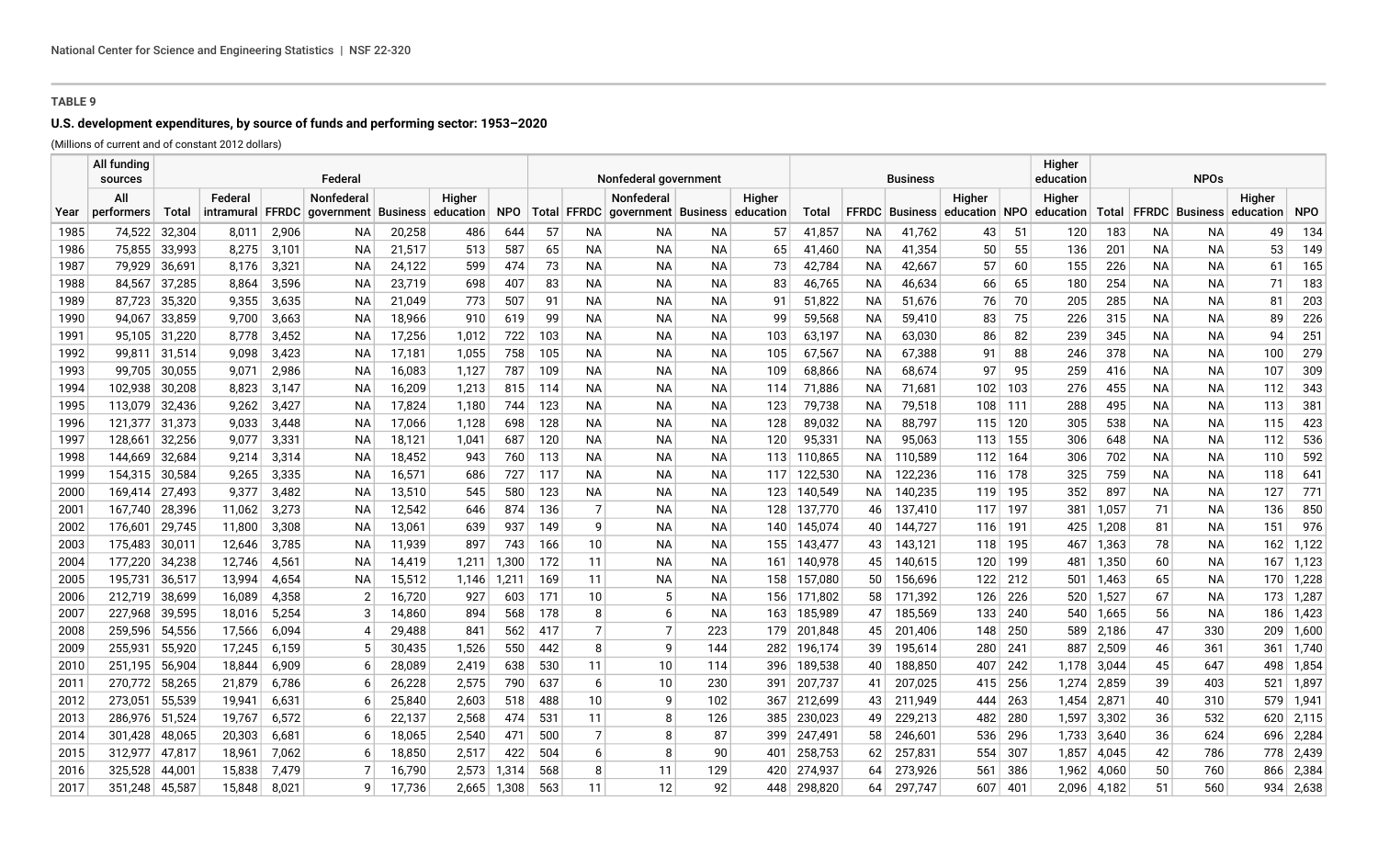# **U.S. development expenditures, by source of funds and performing sector: 1953–2020**

|                | All funding<br>sources |                  |                |                | Federal                                    |                  |            |            | Nonfederal government |                 |                                                   |                          |          |                  | Higher<br>education<br><b>Business</b> |                       |                 |          |                         |            | <b>NPOs</b>            |                          |           |            |  |  |
|----------------|------------------------|------------------|----------------|----------------|--------------------------------------------|------------------|------------|------------|-----------------------|-----------------|---------------------------------------------------|--------------------------|----------|------------------|----------------------------------------|-----------------------|-----------------|----------|-------------------------|------------|------------------------|--------------------------|-----------|------------|--|--|
|                | All                    |                  | Federal        |                | Nonfederal                                 |                  | Higher     |            |                       |                 | Nonfederal                                        |                          | Higher   |                  |                                        |                       | Higher          |          | Higher                  |            |                        |                          | Higher    |            |  |  |
| Year           | performers             | Total            | intramural     |                | <b>FFRDC</b> government Business education |                  |            | <b>NPO</b> |                       |                 | Total   FFRDC   government   Business   education |                          |          | Total            |                                        | <b>FFRDC</b> Business |                 |          | education NPO education |            |                        | Total   FFRDC   Business | education | <b>NPO</b> |  |  |
| 2018           | 388,957                | 48,860           | 18,856         | 8,567          | 9                                          | 17,301           | 2,782      | 1,345      | 598                   | 15              | 12                                                | 85                       | 486      | 332,750          | 65                                     | 331,637               | 624             | 424      | 2,185                   | 4,564      | 54                     | 748                      | 914       | 2,848      |  |  |
| 2019           | 431,981                | 49,758           | 21,253         | 8,962          | 13                                         | 15,058           | 3,055      | 1,417      | 636                   | 17              | 16                                                | 112                      | 492      | 374,777          | 60 <sup>1</sup>                        | 373,631               | 631             | 454      | 2,202                   | 4,607      | 56                     | 617                      | 877       | 3,057      |  |  |
| $2020^{\circ}$ | 460.545                | 50,300           | 22,064         | 9,331          | 17                                         | 13,945           | 3.303      | 1,640      | 636                   | 15              | 20                                                | 119                      | 482      | 402,715          | 60                                     | 401,527               | 654             | 473      | 2,239                   | 4,655      | 56                     | 662                      | 881       | 3,054      |  |  |
|                |                        |                  |                |                |                                            |                  |            |            |                       |                 |                                                   | Constant 2012 \$millions |          |                  |                                        |                       |                 |          |                         |            |                        |                          |           |            |  |  |
| 1953           | 23,628                 | 12,204           | 3,924          | 329            | <b>NA</b>                                  | 7,778            | 59         | 114        | 20                    | <b>NA</b>       | ΝA                                                | NА                       | 20       | 11,338           | NА                                     | 11,289                | 7               | 42       | 18                      | 48         | <b>NA</b>              | <b>NA</b>                | 7         | 42         |  |  |
| 1954           | 25,626                 | 13,908           | 3,685          | 422            | NA                                         | 9,643            | 58         | 100        | 24                    | <b>NA</b>       | <b>NA</b>                                         | <b>NA</b>                | 24       | 11,619           | NА                                     | 11,564                | 7 <sup>1</sup>  | 48       | 21                      | 55         | <b>NA</b>              | NA.                      | 7         | 48         |  |  |
| 1955           | 27,756                 | 15,863           | 3,661          | 1,151          | ΝA                                         | 10,893           | 78         | 81         | 26                    | <b>NA</b>       | <b>NA</b>                                         | <b>NA</b>                | 26       | 11,792           | NA.                                    | 11,728                | 10 <sup>1</sup> | 54       | 22                      | 54         | <b>NA</b>              | NA.                      | 7         | 47         |  |  |
| 1956           | 38,200                 | 23,234           | 4,114          | 2,267          | <b>NA</b>                                  | 16,696           | 88         | 69         | 29                    | <b>NA</b>       | <b>NA</b>                                         | <b>NA</b>                | 29       | 14,858           | <b>NA</b>                              | 14,793                | 13              | 52       | 23                      | 55         | <b>NA</b>              | <b>NA</b>                | 10        | 46         |  |  |
| 1957           | 42,204                 | 28,282           | 4,595          | 2,710          | <b>NA</b>                                  | 20,847           | 76         | 54         | 33                    | <b>NA</b>       | <b>NA</b>                                         | <b>NA</b>                | 33       | 13,799           | <b>NA</b>                              | 13,732                | 16              | 51       | 27                      | 63         | <b>NA</b>              | <b>NA</b>                | 13        | 51         |  |  |
| 1958           | 44.549                 | 30,510           | 5,197          | 2,381          | <b>NA</b>                                  | 22,799           | 77         | 56         | 35                    | <b>NA</b>       | <b>NA</b>                                         | <b>NA</b>                | 35       | 13,909           | <b>NA</b>                              | 13,841                | 19              | 49       | 27                      | 68         | <b>NA</b>              | <b>NA</b>                | 12        | 56         |  |  |
| 1959           | 51,555                 | 35,768           | 5,726          | 2,903          | <b>NA</b>                                  | 26,962           | 94         | 82         | 36                    | <b>NA</b>       | <b>NA</b>                                         | <b>NA</b>                | 36       | 15,650           | <b>NA</b>                              | 15,577                | 18              | 55       | 28                      | 73         | <b>NA</b>              | <b>NA</b>                | 12        | 61         |  |  |
| 1960           | 56,257                 | 38,403           | 6,025          | 3,360          | <b>NA</b>                                  | 28,844           | 114        | 60         | 38                    | <b>NA</b>       | NА                                                | NА                       | 38       | 17,715           | <b>NA</b>                              | 17,640                | 15              | 60       | 28                      | 72         | <b>NA</b>              | NА                       | 12        | 60         |  |  |
| 1961           | 59,056                 | 39,852           | 6,479          | 3,985          | <b>NA</b>                                  | 29,240           | 128        | 21         | 41                    | <b>NA</b>       | NА                                                | NA.                      | 41       | 19,037           | ΝA                                     | 18,966                | 12              | 59       | 30                      | 95         | <b>NA</b>              | NA.                      | 12        | 83         |  |  |
| 1962           | 59,428                 | 40,082           | 7,210          | 3,631          | <b>NA</b>                                  | 29,083           | 132        | 26         | 45                    | <b>NA</b>       | NА                                                | <b>NA</b>                | 45       | 19,149           | ΝA                                     | 19,073                | 12              | 65       | 34                      | 118        | <b>NA</b>              | <b>NA</b>                | 12        | 106        |  |  |
| 1963           | 67,026                 | 46,209           | 8,509          | 3,880          | <b>NA</b>                                  | 33,660           | 128        | 32         | 46                    | <b>NA</b>       | <b>NA</b>                                         | <b>NA</b>                | 46       | 20,608           | ΝA                                     | 20,533                | 12              | 64       | 35                      | 128        | <b>NA</b>              | <b>NA</b>                | 12        | 116        |  |  |
| 1964           | 71,552                 | 49,261           | 9,612          | 4,228          | <b>NA</b>                                  | 35,221           | 169        | 31         | 45                    | NA              | <b>NA</b>                                         | <b>NA</b>                | 45       | 22,090           | <b>NA</b>                              | 22,016                | 11              | 63       | 37                      | 117        | <b>NA</b>              | <b>NA</b>                | 14        | 103        |  |  |
| 1965           | 74,252                 | 49,116           | 10,049         | 3,787          | <b>NA</b>                                  | 34,937           | 270        | 73         | 49                    | <b>NA</b>       | <b>NA</b>                                         | <b>NA</b>                | 49       | 24,908           | <b>NA</b>                              | 24,829                | 11              | 67       | 44                      | 135        | <b>NA</b>              | <b>NA</b>                | 22        | 112        |  |  |
| 1966           | 79,197                 | 51,737           | 10,309         | 3,572          | <b>NA</b>                                  | 37,435           | 333        | 87         | 51                    | <b>NA</b>       | <b>NA</b>                                         | <b>NA</b>                | -51      | 27,203           | <b>NA</b>                              | 27,116                | 11              | 77       | 53                      | 153        | <b>NA</b>              | <b>NA</b>                | 27        | 126        |  |  |
| 1967           | 81,432                 | 50,570           | 10,320         | 3,747          | <b>NA</b>                                  | 36,091           | 348        | 64         | 45                    | <b>NA</b>       | NА                                                | NA                       | 45       | 30,602           | <b>NA</b>                              | 30,509                | 13              | 80       | 53                      | 162        | <b>NA</b>              | <b>NA</b>                | 35        | 127        |  |  |
| 1968<br>1969   | 82,292                 | 49,698           | 9,700<br>9,790 | 3,686          | NA                                         | 35,885<br>33,724 | 364        | 64         | 39<br>34              | NA<br><b>NA</b> | NА<br><b>NA</b>                                   | NA.<br>NA.               | 39<br>34 | 32,329<br>34,725 | NА                                     | 32,227                | 20<br>24        | 82<br>87 | 47                      | 178        | <b>NA</b><br><b>NA</b> | <b>NA</b><br><b>NA</b>   | 46<br>49  | 132<br>136 |  |  |
| 1970           | 82,809<br>78,077       | 47,827<br>43,282 | 10,416         | 3,844<br>3,642 | NA<br>NA                                   | 28,749           | 386<br>385 | 83<br>90   | 30                    | NA              | NА                                                | <b>NA</b>                | 30       | 34,548           | NА<br><b>NA</b>                        | 34,613<br>34,442      | 23              | 83       | 39<br>32                | 185<br>185 | <b>NA</b>              | <b>NA</b>                | 46        | 138        |  |  |
| 1971           | 76,386                 | 41,974           | 10,855         | 3,690          | <b>NA</b>                                  | 27,075           | 303        | 50         | 34                    | NA              | <b>NA</b>                                         | <b>NA</b>                | 34       | 34,157           | <b>NA</b>                              | 34,056                | 18              | 83       | 38                      | 182        | <b>NA</b>              | <b>NA</b>                | 37        | 145        |  |  |
| 1972           | 78.884                 | 42,679           | 11,108         | 3,630          | <b>NA</b>                                  | 27,495           | 263        | 183        | 52                    | NA              | <b>NA</b>                                         | <b>NA</b>                | 52       | 35,910           | <b>NA</b>                              | 35,816                | 15              | 80       | 57                      | 185        | <b>NA</b>              | <b>NA</b>                | 38        | 147        |  |  |
| 1973           | 80,583                 | 41,139           | 10,602         | 3,431          | <b>NA</b>                                  | 26,417           | 281        | 407        | 70                    | NA              | <b>NA</b>                                         | <b>NA</b>                | 70       | 39,093           | <b>NA</b>                              | 38,993                | 20              | 80       | 80                      | 201        | <b>NA</b>              | <b>NA</b>                | 50        | 152        |  |  |
| 1974           | 78,721                 | 38,461           | 10,123         | 3,597          | <b>NA</b>                                  | 23,989           | 273        | 480        | 73                    | <b>NA</b>       | NА                                                | NА                       | 73       | 39,887           | <b>NA</b>                              | 39,784                | 24              | 79       | 90                      | 209        | <b>NA</b>              | NA                       | 55        | 155        |  |  |
| 1975           | 76,069                 | 36,829           | 9,682          | 3,695          | NA                                         | 22,725           | 276        | 451        | 74                    | <b>NA</b>       | NА                                                | NА                       | 74       | 38,864           | <b>NA</b>                              | 38,759                | 27              | 78       | 92                      | 211        | <b>NA</b>              | NА                       | 54        | 157        |  |  |
| 1976           | 79,658                 | 38,218           | 9,437          | 4,174          | NA                                         | 23,886           | 316        | 405        | 76                    | <b>NA</b>       | NА                                                | NA.                      | 76       | 41,049           | ΝA                                     | 40,932                | 37              | 80       | 99                      | 216        | NА                     | NA.                      | 51        | 165        |  |  |
| 1977           | 82,719                 | 39,325           | 9,531          | 4,240          | NA                                         | 24,740           | 457        | 356        | 83                    | <b>NA</b>       | <b>NA</b>                                         | NA.                      | 83       | 42,963           | ΝA                                     | 42,837                | 43              | 82       | 120                     | 228        | <b>NA</b>              | NA.                      | 55        | 173        |  |  |
| 1978           | 86.747                 | 40,176           | 10,269         | 4,426          | NA                                         | 24,458           | 709        | 315        | 89                    | <b>NA</b>       | <b>NA</b>                                         | NA.                      | 89       | 46,100           | ΝA                                     | 45,977                | 41              | 83       | 137                     | 245        | <b>NA</b>              | <b>NA</b>                | 66        | 179        |  |  |
| 1979           | 91,425                 | 41,434           | 10,172         | 4,521          | NA                                         | 25,504           | 868        | 369        | 88                    | <b>NA</b>       | <b>NA</b>                                         | NA.                      | 88       | 49,503           | NA                                     | 49,381                | 40              | 83       | 144                     | 255        | <b>NA</b>              | <b>NA</b>                | 71        | 184        |  |  |
| 1980           | 96,393                 | 41,604           | 9,634          | 4,752          | <b>NA</b>                                  | 25,920           | 856        | 442        | 90                    | NA              | <b>NA</b>                                         | <b>NA</b>                | 90       | 54,278           | <b>NA</b>                              | 54,151                | 46              | 82       | 160                     | 260        | <b>NA</b>              | <b>NA</b>                | 73        | 187        |  |  |
| 1981           | 100,071                | 43,745           | 9.791          | 4,701          | <b>NA</b>                                  | 27.643           | 834        | 777        | 95                    | <b>NA</b>       | <b>NA</b>                                         | <b>NA</b>                | 95       | 55,794           | <b>NA</b>                              | 55.662                | 51              | 81       | 172                     | 265        | <b>NA</b>              | <b>NA</b>                | 75        | 190        |  |  |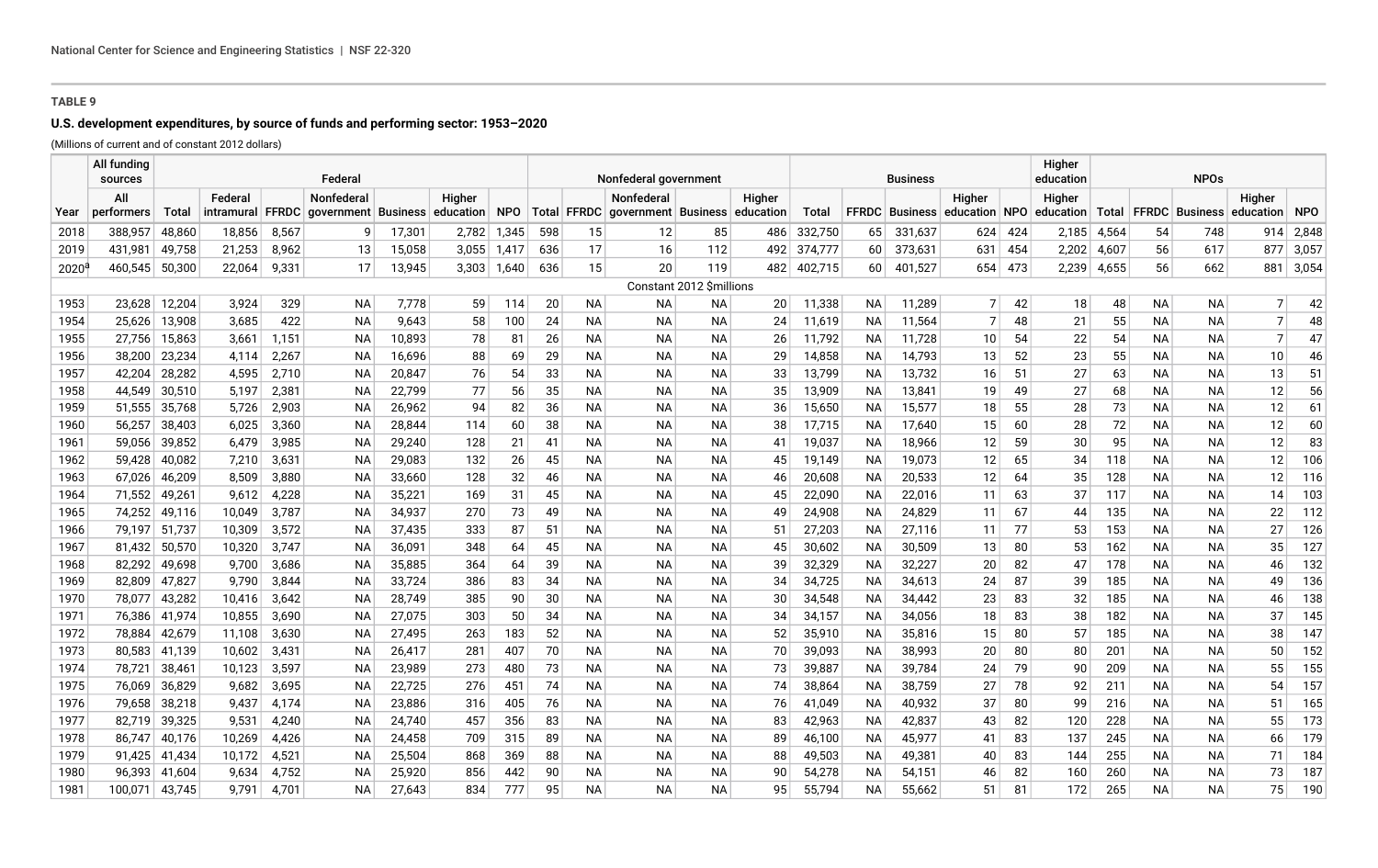# **U.S. development expenditures, by source of funds and performing sector: 1953–2020**

|              | All funding<br>sources |                  |                  |                | Federal             |                  |                |              | Nonfederal government |                |                                                   |                 |            |                    | Higher<br>education<br>Business |                       |               |            |            |                |           | <b>NPOs</b>              |            |                |  |  |  |  |
|--------------|------------------------|------------------|------------------|----------------|---------------------|------------------|----------------|--------------|-----------------------|----------------|---------------------------------------------------|-----------------|------------|--------------------|---------------------------------|-----------------------|---------------|------------|------------|----------------|-----------|--------------------------|------------|----------------|--|--|--|--|
|              | All                    |                  | Federal          |                | Nonfederal          |                  | Higher         |              |                       |                | <b>Nonfederal</b>                                 |                 | Higher     |                    |                                 |                       | Higher        |            | Higher     |                |           |                          | Higher     |                |  |  |  |  |
| Year         | performers             | Total            | intramural FFRDC |                | government Business |                  | education      | <b>NPO</b>   |                       |                | Total   FFRDC   government   Business   education |                 |            | Total              |                                 | <b>FFRDC</b> Business | education NPO |            | education  |                |           | Total   FFRDC   Business | education  | <b>NPO</b>     |  |  |  |  |
| 1982         | 105,592                | 45,434           | 10,539           | 4,417          | ΝA                  | 28,932           | 809            | 737          | 93                    | ΝA             | NА                                                | NА              | 93         | 59,607             | NA                              | 59,471                | 54            | 82         | 180        | 278            | NА        | NA.                      | 79         | 199            |  |  |  |  |
| 1983         | 113,153                | 48,690           | 11,959           | 4,671          | ΝA                  | 30,402           | 782            | 876          | 92                    | <b>NA</b>      | <b>NA</b>                                         | <b>NA</b>       | 92         | 63,884             | NA                              | 63,738                | 61            | 86         | 191        | 296            | NA.       | NA.                      | 83         | 213            |  |  |  |  |
| 1984         | 125,640                | 53,537           | 13,381           | 4,863          | <b>NA</b>           | 33,347           | 822            | .124         | 97                    | <b>NA</b>      | <b>NA</b>                                         | <b>NA</b>       | 97         | 71,487             | ΝA                              | 71,328                | 70            | 89         | 204        | 316            | <b>NA</b> | <b>NA</b>                | 88         | 228            |  |  |  |  |
| 1985         | 136,559                | 59,197           | 14,679           | 5,325          | <b>NA</b>           | 37,122           | 891            | 1,180        | 105                   | <b>NA</b>      | <b>NA</b>                                         | <b>NA</b>       | 105        | 76,701             | NA                              | 76,528                | 80            | 94         | 220        | 335            | <b>NA</b> | <b>NA</b>                | 90         | 245            |  |  |  |  |
| 1986         | 136,260                | 61,062           | 14,864           | 5,571          | <b>NA</b>           | 38,651           | 922            | .054         | 117                   | <b>NA</b>      | <b>NA</b>                                         | ΝA              | 117        | 74,474             | ΝA                              | 74,285                | 90            | 99         | 245        | 361            | NA.       | NA.                      | 95         | 267            |  |  |  |  |
| 1987         | 140.112                | 64,318           | 14,331           | 5,821          | <b>NA</b>           | 42,285           | 1,049          | 830          | 128                   | <b>NA</b>      | <b>NA</b>                                         | <b>NA</b>       | 128        | 74,998             | NA                              | 74,794                | 100           | 105        | 272        | 395            | <b>NA</b> | <b>NA</b>                | 106        | 289            |  |  |  |  |
| 1988         | 143.192                | 63,133           | 15,009           | 6,089          | <b>NA</b>           | 40,162           | 1,182          | 690          | 140                   | <b>NA</b>      | <b>NA</b>                                         | <b>NA</b>       | 140        | 79,184             | NА                              | 78,963                | 112           | 109        | 304        | 431            | <b>NA</b> | <b>NA</b>                | 121        | 310            |  |  |  |  |
| 1989         | 142,931                | 57,548           | 15,243           | 5,923          | <b>NA</b>           | 34,296           | 1,260          | 826          | 149                   | <b>NA</b>      | <b>NA</b>                                         | <b>NA</b>       | 149        | 84,436             | <b>NA</b>                       | 84,198                | 124           | 114        | 334        | 464            | <b>NA</b> | <b>NA</b>                | 132        | 332            |  |  |  |  |
| 1990         | 147,740                | 53,177           | 15,235           | 5,753          | <b>NA</b>           | 29,788           | 1,429          | 972          | 156                   | <b>NA</b>      | <b>NA</b>                                         | <b>NA</b>       | 156        | 93,556             | NA                              | 93,308                | 130           | 118        | 355        | 494            | <b>NA</b> | <b>NA</b>                | 139        | 355            |  |  |  |  |
| 1991         | 144,483                | 47,430           | 13,335           | 5,245          | ΝA                  | 26,215           | 1,537          | 1,097        | 156                   | NA             | <b>NA</b>                                         | NA              | 156        | 96,010             | NА                              | 95,755                | 131           | 124        | 364        | 524            | NA        | NА                       | 143        | 381            |  |  |  |  |
| 1992         | 148,253                | 46,810           | 13,513           | 5,084          | ΝA                  | 25,520           | 1,567          | 1,126        | 156                   | NA             | NА                                                | NA              | 156        | 100,360            | NА                              | 100,094               | 135           | 131        | 365        | 562            | NA        | NA.                      | 148        | 414            |  |  |  |  |
| 1993         | 144,668                | 43,608           | 13,162           | 4,333          | ΝA                  | 23,336           | 1,636          | 1,141        | 158                   | <b>NA</b>      | <b>NA</b>                                         | <b>NA</b>       | 158        | 99,922             | NA                              | 99,643                | 141           | 138        | 376        | 604            | NA        | <b>NA</b>                | 155        | 449            |  |  |  |  |
| 1994         | 146,236                | 42,914           | 12,535           | 4,471          | ΝA                  | 23,027           | 1,724          | 1,158        | 161                   | <b>NA</b>      | NA                                                | <b>NA</b>       | 161        | 102,123            | NA.                             | 101,832               | 145           | 146        | 392        | 647            | NA        | <b>NA</b>                | 159        | 488            |  |  |  |  |
| 1995         | 157,344                | 45,133           | 12,888           | 4,769          | ΝA                  | 24,801           | 1,641          | 1,035        | 171                   | <b>NA</b>      | NА                                                | <b>NA</b>       | 171        | 110,951            | NA l                            | 110,646               | 151           | 155        | 401        | 688            | NA        | <b>NA</b>                | 158        | 531            |  |  |  |  |
| 1996         | 165,854                | 42,870           | 12,343           | 4,712          | <b>NA</b>           | 23,320           | 1,542          | 953          | 175                   | <b>NA</b>      | <b>NA</b>                                         | <b>NA</b>       | 175        | 121,657            | NA.                             | 121,336               | 157           | 164        | 417        | 735            | <b>NA</b> | <b>NA</b>                | 157        | 579            |  |  |  |  |
| 1997         | 172,825                | 43,328           | 12,192           | 4,474          | <b>NA</b>           | 24,341           | 1,399          | 922          | 162                   | <b>NA</b>      | <b>NA</b>                                         | <b>NA</b>       | 162        | 128,053            | NA l                            | 127,694               | 152           | 208        | 411        | 870            | <b>NA</b> | <b>NA</b>                | 150        | 721            |  |  |  |  |
| 1998         | 192,167                | 43,414           | 12,239           | 4,402          | ΝA                  | 24,510           | 1,253          | 1,010        | 150                   | <b>NA</b>      | NA                                                | <b>NA</b>       | 150        | 147,264            | NA.                             | 146,898               | 148           | 218        | 406        | 932            | <b>NA</b> | NA                       | 146        | 786            |  |  |  |  |
| 1999         | 202,061                | 40,048           | 12,132           | 4,367          | <b>NA</b>           | 21,698           | 899            | 952          | 153                   | <b>NA</b>      | NA                                                | <b>NA</b>       | 153        | 160,442            | NA.                             | 160,057               | 152           | 233        | 425        | 993            | <b>NA</b> | <b>NA</b>                | 154        | 839            |  |  |  |  |
| 2000         | 217,126                | 35,236           | 12,017           | 4,463          | <b>NA</b>           | 17,315           | 698            | 743          | 157                   | <b>NA</b>      | <b>NA</b>                                         | <b>NA</b>       | 157        | 180,132            | NA l                            | 179,730               | 152           | 250        | 451        | 1,150          | <b>NA</b> | <b>NA</b>                | 162        | 988            |  |  |  |  |
| 2001         | 210,246                | 35,592           | 13,865           | 4,102          | <b>NA</b>           | 15,720           | 810            | 1,095        | 170                   | 9              | <b>NA</b>                                         | <b>NA</b>       | 161        | 172,682            | 58                              | 172,230               | 147           | 247        | 477        | 1,325          | 89        | <b>NA</b>                | 171        | 1,066          |  |  |  |  |
| 2002         | 217,957                | 36,710           | 14,563           | 4,083          | <b>NA</b>           | 16,120           | 789            | 1.156        | 184                   | 12             | <b>NA</b>                                         | <b>NA</b>       | 172        | 179,047            | 49                              | 178,618               | 144           | 236        | 525        | 1,491          | 100       | <b>NA</b>                | 187        | 1,205          |  |  |  |  |
| 2003         | 212,382                | 36,321           | 15,305           | 4,581          | ΝA                  | 14,449           | 1,086          | 900          | 201<br>203            | 13             | NA<br><b>NA</b>                                   | NA<br><b>NA</b> | 188        | 173,646            | 52                              | 173,216               | 143<br>141    | 236        | 565        | 1,649          | 95        | <b>NA</b>                | 196        | 1,358          |  |  |  |  |
| 2004         | 208,879                | 40,355           | 15,023           | 5,376          | ΝA                  | 16,995<br>17,727 | 1,428          | 1,533        |                       | 13<br>13       | NА                                                |                 | 190        | 166,163            | 53                              | 165,735               |               | 235<br>242 | 567        | 1,591          | 71<br>74  | <b>NA</b><br><b>NA</b>   | 196        | 1,324          |  |  |  |  |
| 2005<br>2006 | 223,683<br>235,819     | 41,732<br>42,901 | 15,993<br>17,837 | 5,318<br>4,831 | ΝA<br>-3            | 18,536           | 1,310<br>1,027 | 1,384<br>668 | 194<br>190            | 11             | 5                                                 | NA<br><b>NA</b> | 180<br>173 | 179,513<br>190,458 | 58<br>64                        | 179,073<br>190,004    | 140<br>139    | 251        | 573<br>576 | 1,672<br>1,693 | 74        | <b>NA</b>                | 194<br>192 | 1,404<br>1,427 |  |  |  |  |
| 2007         | 246,076                | 42,740           | 19,447           | 5,671          | 3                   | 16,040           | 965            | 613          | 192                   | 9              | 6                                                 | <b>NA</b>       | 176        | 200,763            | 51                              | 200,309               | 144           | 260        | 583        | 1,797          | 60        | <b>NA</b>                | 201        | 1,536          |  |  |  |  |
| 2008         | 274,942                | 57,781           | 18,605           | 6,455          | 4                   | 31,231           | 891            | 596          | 441                   | 8              | 8                                                 | 236             | 189        | 213,780            | 48                              | 213,311               | 157           | 264        | 623        | 2,315          | 50        | 350                      | 221        | 1,695          |  |  |  |  |
| 2009         | 269,334                | 58,849           | 18,148           | 6,482          | -6                  | 32,029           | 1,606          | 578          | 465                   | 9              | 9                                                 | 151             | 296        | 206,447            | 41                              | 205,858               | 295           | 253        | 933        | 2,640          | 48        | 380                      | 380        | 1,832          |  |  |  |  |
| 2010         | 261,210                | 59,173           | 19,595           | 7,184          | -6                  | 29,209           | 2,515          | 663          | 551                   | 11             | 10                                                | 118             |            | 412 197,095        | 41                              | 196,379               | 423           | 252        | 1,225      | 3,166          | 47        | 673                      | 518        | 1,928          |  |  |  |  |
| 2011         | 275,837                | 59,355           | 22,288           | 6,913          | -6                  | 26,719           | 2,623          | 805          | 649                   | $\overline{7}$ | 10                                                | 234             | 398        | 211,623            | 41                              | 210,897               | 423           | 261        | 1,297      | 2,913          | 39        | 411                      | 531        | 1,932          |  |  |  |  |
| 2012         | 273,051                | 55,539           | 19.941           | 6,631          | -6                  | 25,840           | 2,603          | 518          | 488                   | 10             | 9                                                 | 102             |            | 367 212,699        | 43                              | 211,949               | 444           | 263        | 1,454      | 2,871          | 40        | 310                      | 579        | 1,941          |  |  |  |  |
| 2013         | 282,037                | 50,637           | 19,427           | 6,459          | -6                  | 21,756           | 2,523          | 466          | 521                   | 11             | 8                                                 | 124             | 378        | 226,064            | 48                              | 225,267               | 473           | 275        | 1,569      | 3,245          | 35        | 522                      | 609        | 2,079          |  |  |  |  |
| 2014         | 290,804                | 46,370           | 19,587           | 6.445          |                     | 17.428           | 2.450          | 455          | 482                   | $\overline{7}$ | 7                                                 | 84              | 384        | 238,768            | 56                              | 237,909               | 517           | 286        | 1,672      | 3,511          | 35        | 602                      | 671        | 2,203          |  |  |  |  |
|              |                        |                  |                  |                |                     |                  |                |              |                       |                |                                                   |                 |            |                    |                                 |                       |               |            |            |                |           |                          |            |                |  |  |  |  |